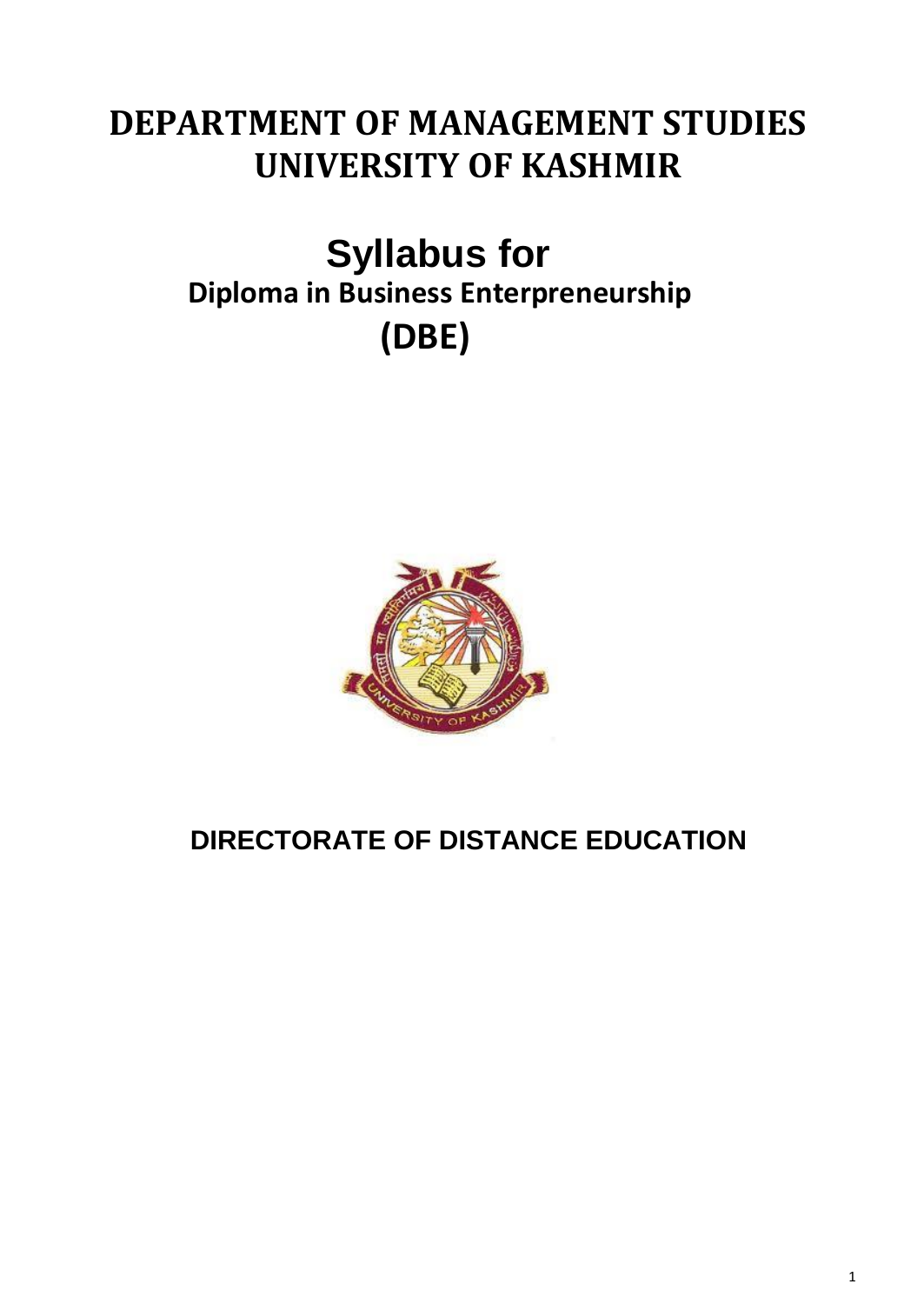### **POST GRADUATE DIPLOMA IN BUSINESS ENTERPRENEURSHIP (DBE)**

### **(Distance mode through Directorate of Distance Education) Universityof Kashmir**

### **Course Structure & Scheme of Examination (Effective from session 2018)**

I. The following shall be the course structure for one year Post Graduate Diploma in Business Entrepreneurship:

| <b>Course No.</b> | <b>Title of the Course</b>                              | <b>Distribution of Marks</b>          |                        |              |
|-------------------|---------------------------------------------------------|---------------------------------------|------------------------|--------------|
|                   |                                                         | <b>Semester</b><br><b>Examination</b> | Internal<br>Assessment | <b>Total</b> |
| DBE-18101         | Entrepreneurship Development                            | 80                                    | 20                     | 100          |
| DBE-18102         | Management of Small<br>and<br><b>Medium Enterprises</b> | 80                                    | 20                     | 100          |
| DBE-18103         | <b>Project Management</b>                               | 80                                    | 20                     | 100          |
| DBE-18104         | &<br>Finance<br>for<br>Accounting<br><b>Managers</b>    | 80                                    | 20                     | 100          |
| DBE-18105         | <b>Functional Management</b>                            | 80                                    | 20                     | 100          |
| DBE-18106         | <b>Strategic Management</b>                             | 80                                    | 20                     | 100          |

II. Each paper shall contain 100 marks with the following break up:

|   | Theory                     | 80 Marks |
|---|----------------------------|----------|
| - | <b>Internal Assessment</b> | 20 Marks |

III. Each paper shall contain 5 units. The question paper shall contain 10 questions, two from each unit. Students shall be required to attempt 05 questions selecting one form each

unit within a period of 3 hours.

- IV. The internal assessment marks shall be awarded by the counselor(s) of the respective courses on the basis of performance of the candidate in the test / assignments / case studies, etc.
- V. The examination shall be conducted after the completion of one academic year by the Controller of examinations.
- VI. The programme administration shall be as per the procedure / guidelines adopted by Directorate of Distance Education.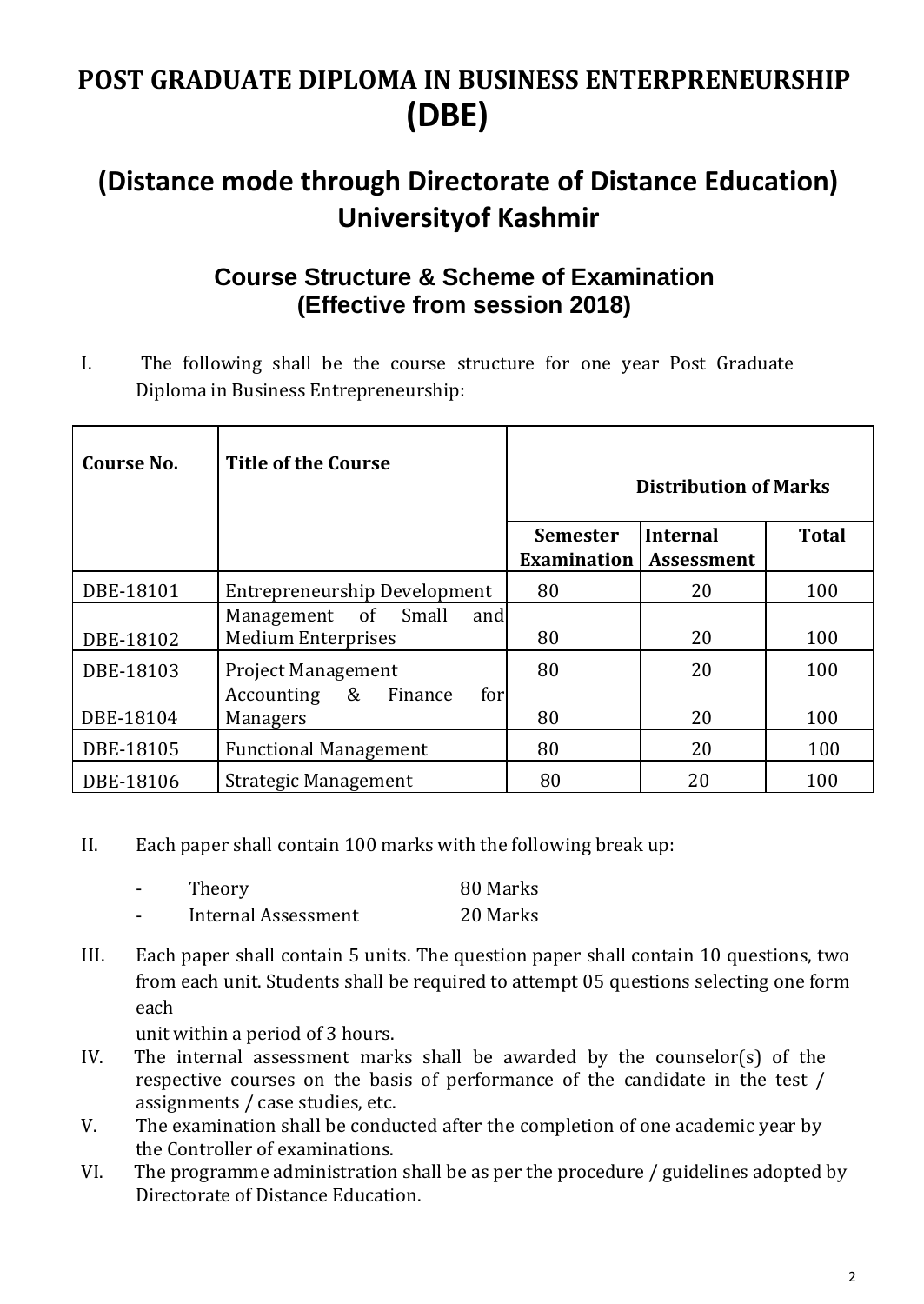#### **DBE-18101: ENTREPRENEURSHIP DEVELOPMENT**

**Maximum Marks 100**

**External Exam. 80**

**Internal Assessment 20**

#### *Objectives:*

The objective of this course is to equip students with the basic understanding of entrepreneurship *development and to enable them to provide an insight into the entrepreneurship development and new venture management.*

#### **Unit I**

Development of entrepreneurship; Challenges of entrepreneurship, Functions of an Entrepreneur; Classification of entrepreneurs; Characteristic of successful entrepreneurs; Entrepreneurial opportunities; Success factors for entrepreneurs, entrepreneurial opportunities in J&K.

#### **Unit-II**

Entrepreneurial growth in India; sources of entrepreneurship in India; Entrepreneurial development programmes in India-concept , need and phases; Institutions conducting entrepreneurial development programmes in India; Problems in institutional framework; evaluating development programmes.

#### **Unit-III**

Role of an entrepreneur in economic growth as an innovator ; Generation of employment opportunities; Complimenting and supplementing economic growth, bringing about social stability and balanced regional development of industries; Role in export promotion and Import Substitution; Forex earning and augmenting & meeting local demand.

#### **Unit-IV**

Entrepreneurship process; entrepreneurial mindset: concept and impact; Entrepreneurial growth strategies; Entrepreneurship/ corporate entrepreneurship: concept, need, Hurdles and benefits; Ideal and successful Intrapreneurship;

#### **Unit-V**

Business modelling: concept, types and functions; Innovation and Entrepreneurship: concept and challenges, Trends in entrepreneurship: Rural, Social and women entrepreneurship; Family businesses and entrepreneurship; entrepreneurship education ad research: need, obstacles, opportunities and developments.

#### **Suggested Readings**

- 1. David A.Kirby, " Entrepreneurship " Tata McGRaw Hills
- 2. Jasmer singh Sain, Entrepreneurship and small Business" Deep and Deep publication
- 3. Shankar Raj, "Entrepreneurship Theory and Practice" Vijay Nicole Imprints Pvt ltd.
- 4. Khanka, S.S, "Entrepreneurship Development", S. Chand & company
- 5. Vasant Desai, "Fundamentals of Entrepreneurship "Himalaya Publishing House.,

#### *INSTRUCTIONS FOR PAPER SETTER*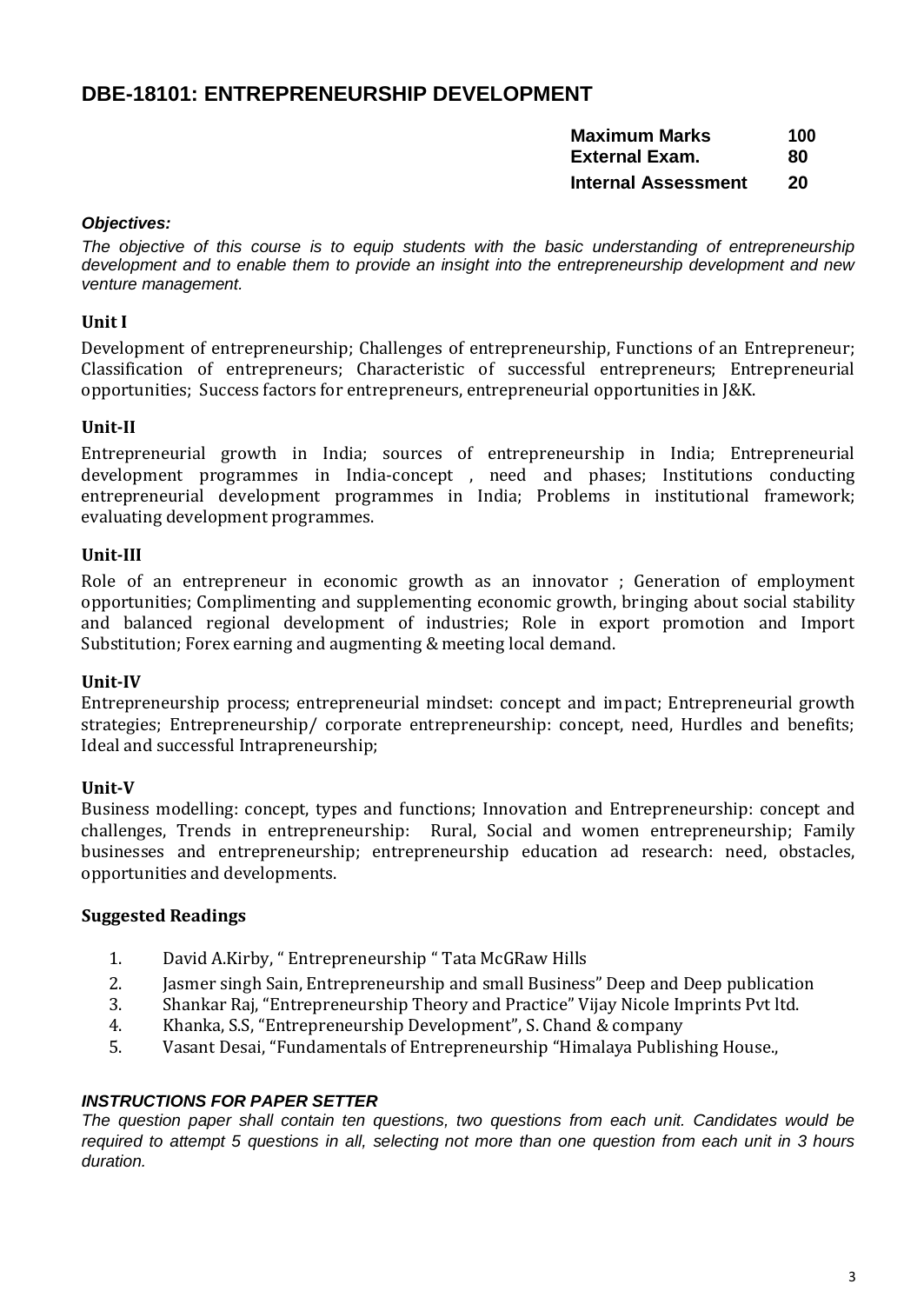#### **DBE-18102: MANAGEMENT OF SMALL AND MEDIUM ENTERPRISES**

| <b>Maximum Marks</b>  | 100 |
|-----------------------|-----|
| <b>External Exam.</b> | 80  |

#### **Internal Assessment 20**

#### *Objectives;*

*The objective of this course is to inculcate knowledge among students about the formation, operation and management of small and medium-sized enterprises in India. It also provides information about management and economy of operations and corporate governance mechanism to help small and medium-sized enterprises development.*

#### **Unit-I**

Micro, Small and Medium enterprises–Definition, characteristics and their role in economic development, Problems of small–scale industries, Growth of small scale sector in India; Issues and challenges of Small and medium enterprises in J&K.

#### **Unit-II**

Self Employment: Introduction, need, parameters; Setting up a new venture or starting the business through franchising, Location strategy, Preliminary Registration with State Directorate of Industries; Financing of Small Enterprises; scope and trends of small enterprises in India;

#### **Unit-III**

Financing small industries; Need, Types of loan – Financial institutions – IDBI, IFCI, SIDC, SFC, Commercial banks; Nature and characteristic of small business; steps for starting a small industry; Forms of ownership-Sole proprietorship, partnership company and cooperative society; Factors influencing the choice; Procedure and formalities for registration; incentives and subsidies –need and problems; Incentives for development in J&K and backward areas.

#### **Unit-IV**

Role of various agencies in Development of small and medium business; DIC – District Industrial Center, SISI – Small Industries Services Institute, EDII – Entrepreneurship Development Institute of India, Role of EDI in development of entrepreneurship in J&K; Khadi and Village industries commission; NIESBUD – National Institute of Entrepreneurship and Small Business Development, NEDB.

#### **Unit-V**

Changing scenario of SMEs in the era of liberalisation and globalisation, Competitiveness, Quality control and branding, Need for professionalism in management of small business in India, social responsibilities of small business owners, Micro, Small and Medium Enterprises Development Regulations-objectives, Provisions pertaining to promotion and development of MSMEs.

#### **Suggested Readings**

- **1.** C.B. Gupta and S.S. Khanka, Entrepreneurship and Small Business Management, Sultan Chand and Sons, New Delhi
- **2.** M.B. Shukla, Entrepreneurship and Small Business Management, Kitab Mahal, Allahabad
- **3.** A. Sahay and V. Sharma, Entrepreneurship and New Venture Creation , Excel Books, New Delhi
- **4.** V. Desai, Dynamics of Entrepreneurial Development and Management, Himalya Publishing House
- **5.** V. Desai, Small Scale Industries and Entrepreneurship, Himalaya Publishing House

#### *INSTRUCTIONS FOR PAPER SETTER*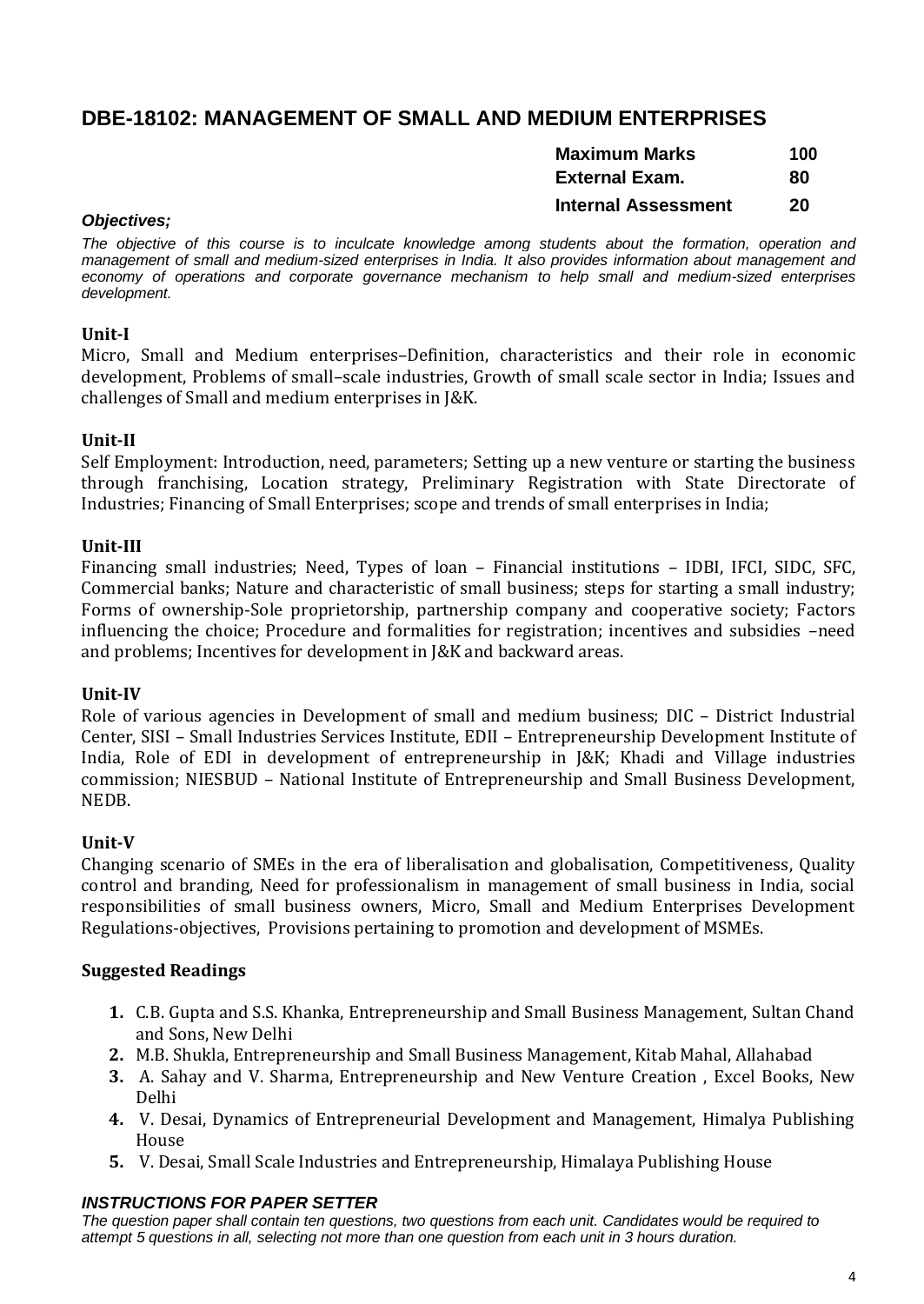#### **DBE-18103: PROJECT MANAGEMENT**

| <b>Maximum Marks</b>       | 100 |
|----------------------------|-----|
| <b>External Exam.</b>      | 80  |
| <b>Internal Assessment</b> | 20  |

#### *Objectives:*

*The objective of the course is to acquaint the budding entrepreneurs in evaluating and selection of the project proposals and also the planning and management of the projects undertaken.*

#### **Unit-I**

Identification of investment opportunities –Generation and Screening of Project Ideas, Capital Investment –Importance and difficulties, Classification of Capital expenditure; Capital Budgeting – Phases; Environmental Analysis of Projects; Preparation and contents of feasibility study reports.

#### **Unit-II**

Market and Demand Analysis-Conduct of Market Survey, Demand Forecasting; Technical Analysis of Projects.- Technical and Engineering aspects; Economic analysis-Social Cost Benefit Analysis of Project; Environmental Analysis of Projects; Management Analysis of Projects.

#### **Unit-III**

Project estimation; cost of projects-Objectives, Components and basis of estimation; Working Capital Requirements and its Estimation; Sources of Finance- Short Term and Long Term sources; Capital Structure.

#### **Unit-IV**

Estimation of sales and production, Cost of production, profitability Projections; Projected Cash Flow statements and Balance Sheet; Investment Appraisal Techniques- pay Back Period Average Rate of Return, Net Present Value and Internal Rate of Return; Risk Analysis for Projects and Sensitivity Analysis.

#### **Unit-V**

Project Organization –Need and Forms of Project organization; Project Implementation –Prerequisites for successful project implementation; Monitoring and Controlling –Parameters and Process; Post Project Evaluation and Post Completion audits.

#### **Suggested Readings:**

- 1. Candra P "Projects- Planning, Analysis, Financing, Implementation and Review" Tata Mcgraw Hill, New Delhi.
- 2. Gordon L A and George EP " Improving Capital Budgeting- A Decision Support System Approach" Addison-Wesley Publishing Co. Massachusetts.
- 3. Desai V "Project Management " Himalaya Publishing House.
- 4. Singh N "Project Management and Control" Himalaya Publishing House.
- 5. Gupta C.B. and Srinivasan N.P. "Entrepreneurship Development in India" Sultan Chand and Sons.

#### *INSTRUCTIONS FOR PAPER SETTER*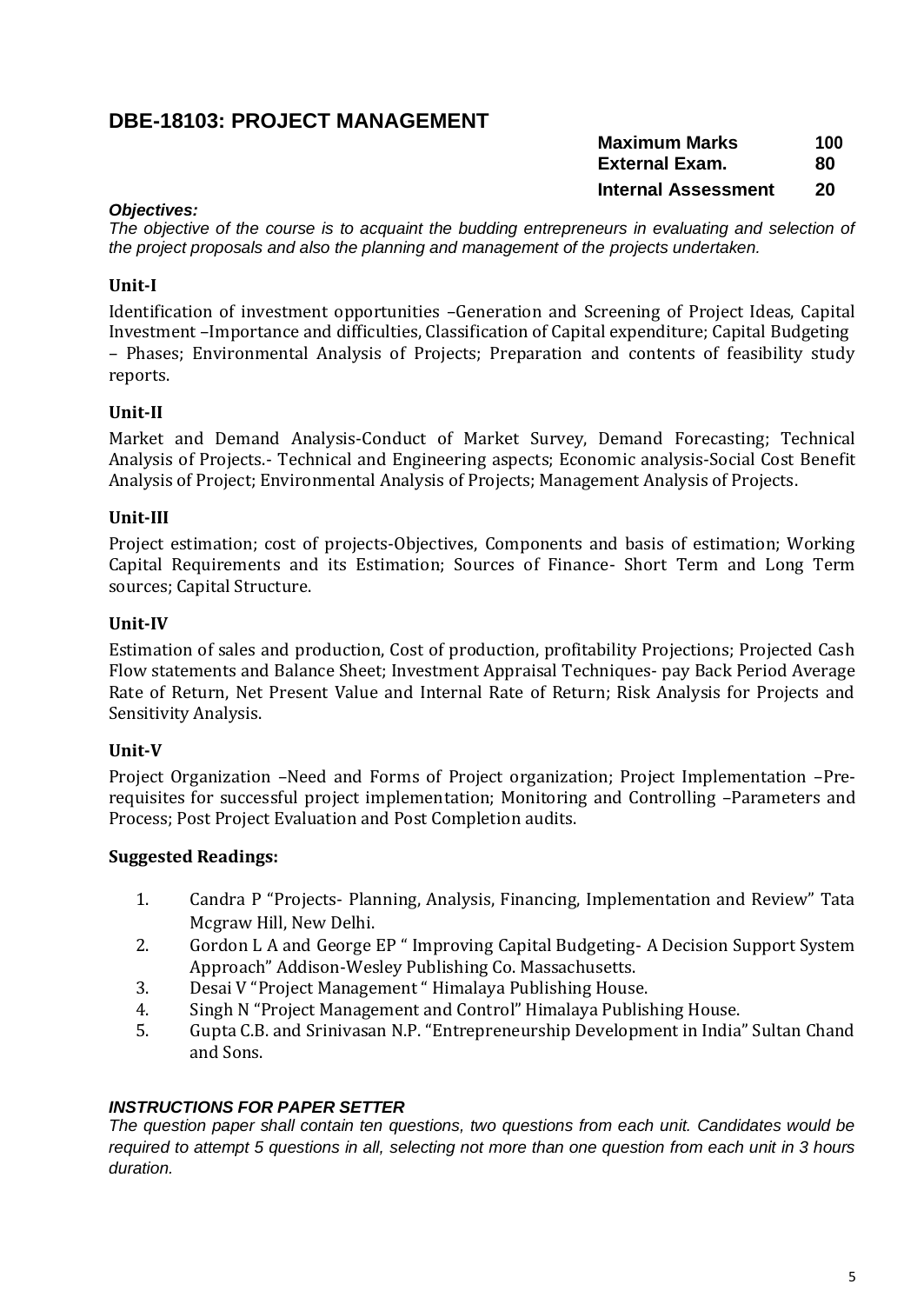### **DBE-18104: ACCOUNTING AND FINANCE FOR MANAGERS**

| . <i>.</i><br><b>Maximum Marks</b> | 100 |
|------------------------------------|-----|
| External Exam.                     | 80  |
| <b>Internal Assessment</b>         | 20  |

#### *Objectives:*

*The objective of the course is to acquaint the students with the principles and techniques of accounting and financing for decision making and controlling of operations.*

#### **Unit-I**

Financial accounting, development and functions; generally accepted accounting principles-Concepts & Conventions; accounting cycle, Journalizing Transactions-Rules of debit and Credit; Ledger Accounts-Ledger Posting from Journal Proper & Subsidiary books.

#### **Unit-II**

Trail Balance-Preparation, features and objectives; Depreciation, Provisions and reserves; Measurement of income-preparation of Trading, Profit and Loss account & Profit and Loss Appropriation Account; Balance sheet.

#### **Unit-III**

Financial statement analysis –Comparative financial statements, common size statement and trend analysis; Ratio Analysis –analysis of liquidity, leverage, profitability and activity; Fund flow analysis-uses and construction of Funds flow statement; Cash flow analysis-Uses and preparation of cash flow statement.

#### **Unit-IV**

Financial Management– Nature and scope of finance; Financial Goal- Profit vs. Wealth maximization; Finance Functions – financing, investment and dividend decisions. Time value of money; Capital Structure and sources of finance. Leverage analysis and indifference level; Cost of capital and its computation.

#### **Unit V**

Working Capital Management - Concept and Objectives; Factors affecting Working Capital requirements; Estimating Working Capital requirements; Management of Cash, Inventory and Receivables.

#### **Suggested Readings**

- 1. Batacharya S.K. and DeardenJ. "Accounting for Management- Text and Cases" Vikas Publishing House, New Delhi.
- 2. Sahaf M.A. Management Accounting: Principles and Practices- Vikas publishing House, New Delhi
- 3. Gupta R.L. and Radhaswamy M. "Advanced Accountancy" Sultan Chand and Sons.
- 4. Pandey I.M., "Financial Management", Vikas Publishing, New Delhi.
- 5. Chandra P, "Financial Management Theory and Practice", Tata McGraw Hill, New Delhi.

#### *INSTRUCTIONS FOR PAPER SETTER*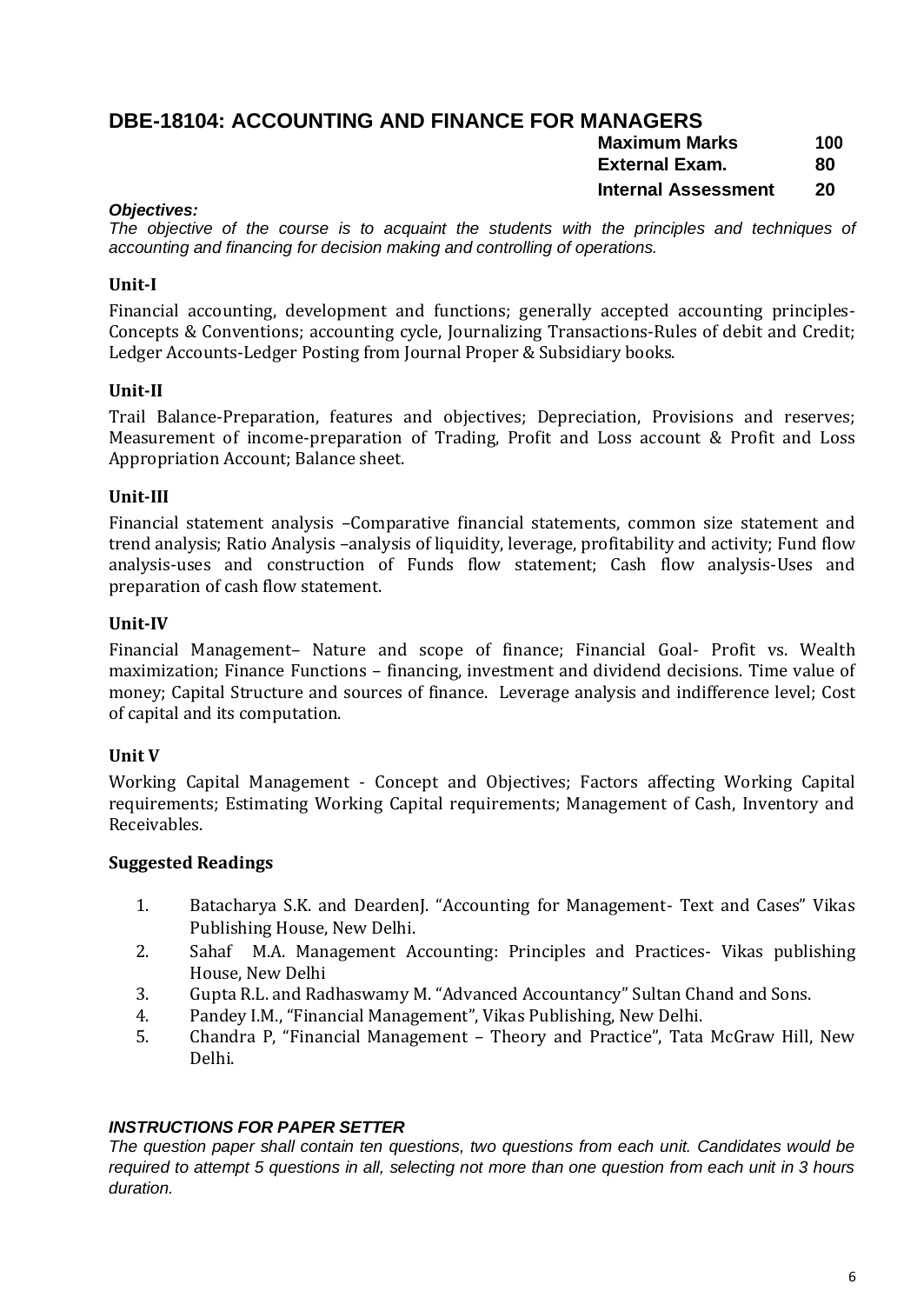#### **DBE-18105: FUNCTIONAL MANAGEMENT**

| <b>Maximum Marks</b>       | 100 |
|----------------------------|-----|
| External Exam.             | 80  |
| <b>Internal Assessment</b> | 20  |

#### *Objectives:*

*The course is designed to prepare students how to deal effectively with issues and problems concerning the various functional areas of the business. This course helps them to develop practical skills for managing human, operations and marketing activities of a small business from entrepreneurial perspective.*

#### **Unit-I**

Management concept; Management and Administration; Levels of management and sills requirement, processes and principles of management; Evolution of management thoughtscientific management, Fayols Administrative theory , Modern and contingency approach.

#### **Unit-II**

Human Resource Management- Nature and significance; Job Analysis; Human Resource planning and Policies; Recruitment and Selection; training and Development-Methods.Plant Location and Layout; Production planning and control – steps and requirements; Statistical Quality Control-Techniques.

#### **Unit-III**

Approaches to the study of Marketing; Marketing Concepts; marketing environment; Marketing Research-Concept and procedure; Market segmentation-Targeting and Positioning.

#### **Unit-IV**

Planning Marketing Mix; Determinants of Consumer Behaviour; Product Life cycle and New product Development; Pricing – Determinants and methods; Role of Advertising, selecting and scheduling media; Designing and Managing Channels of Distribution.

#### **Unit-V**

Production Management: Nature and Significance of Production Management; Types in manufacturing systems project, jobbing, batch, line, mass, continuous; Plant location; factors affecting plant location; Plant Layout: concept and scope. Factors influencing facility layout. Principles of layout, Layout types and planning.

#### **Suggested Readings**

- 1. Kotler Philop; Marketing Management (Millenium Edition); Prentice Hall of India, New Delhi .
- 2. Pattanayak b: Human Resource Management : Prentice Hall of India, New Delhi
- 3. Chary, S.N: Production and Operations Management, Tata McGraw Hill.
- 4. Adam EE and Ebert R J: Production and Operations Management Prentice Hall of India, New Delhi
- 5. Longenecker JG, Moore C W and Petty J. W. Small Business Management

#### *INSTRUCTIONS FOR PAPER SETTER*